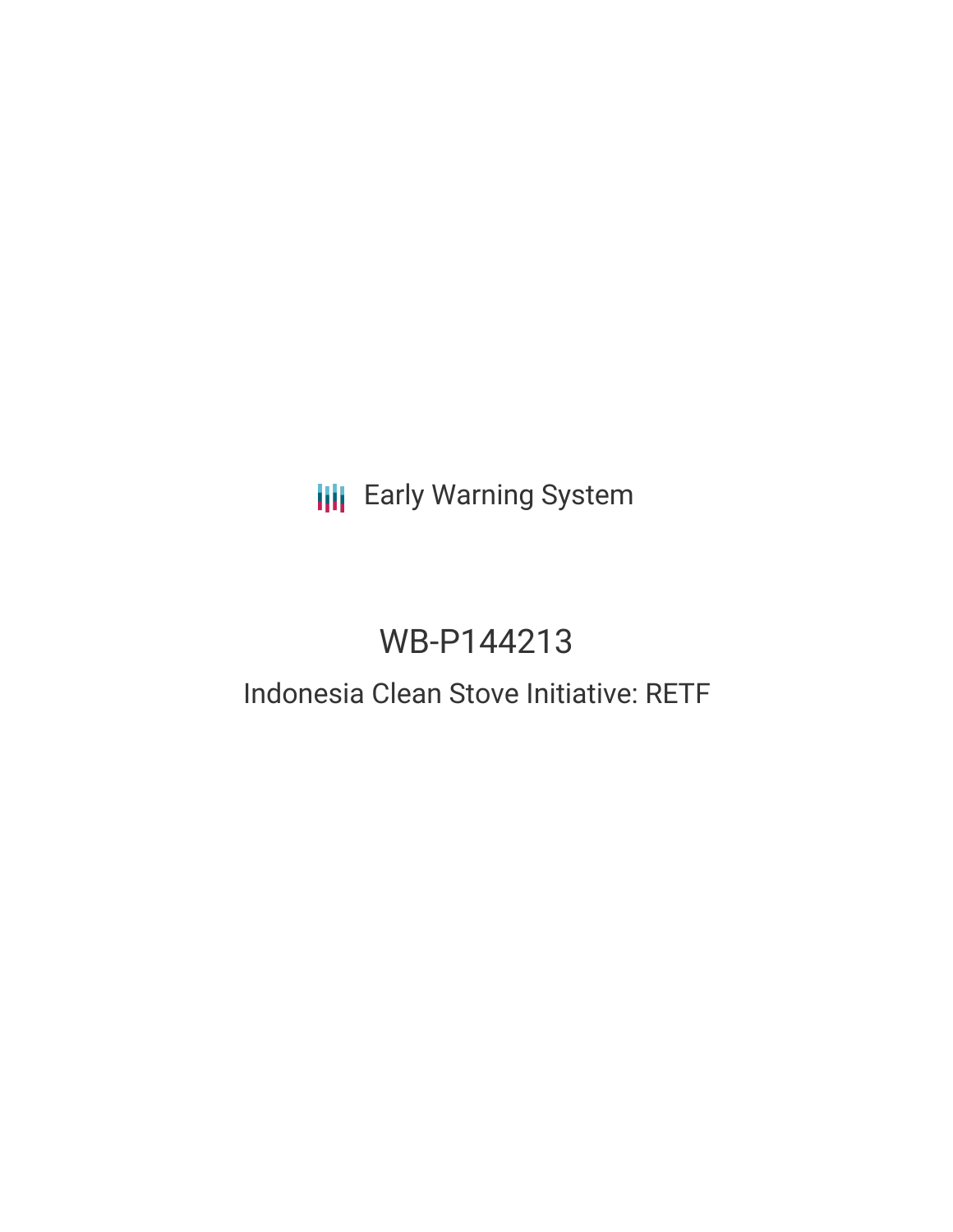

### **Quick Facts**

| <b>Countries</b>              | Indonesia                               |
|-------------------------------|-----------------------------------------|
| <b>Financial Institutions</b> | World Bank (WB)                         |
| <b>Status</b>                 | Proposed                                |
| <b>Bank Risk Rating</b>       | C                                       |
| <b>Borrower</b>               | Government of the Republic of Indonesia |
| <b>Sectors</b>                | Education and Health, Energy            |
| <b>Investment Type(s)</b>     | Grant                                   |
| <b>Grant Amount (USD)</b>     | \$0.49 million                          |
| <b>Project Cost (USD)</b>     | $$0.49$ million                         |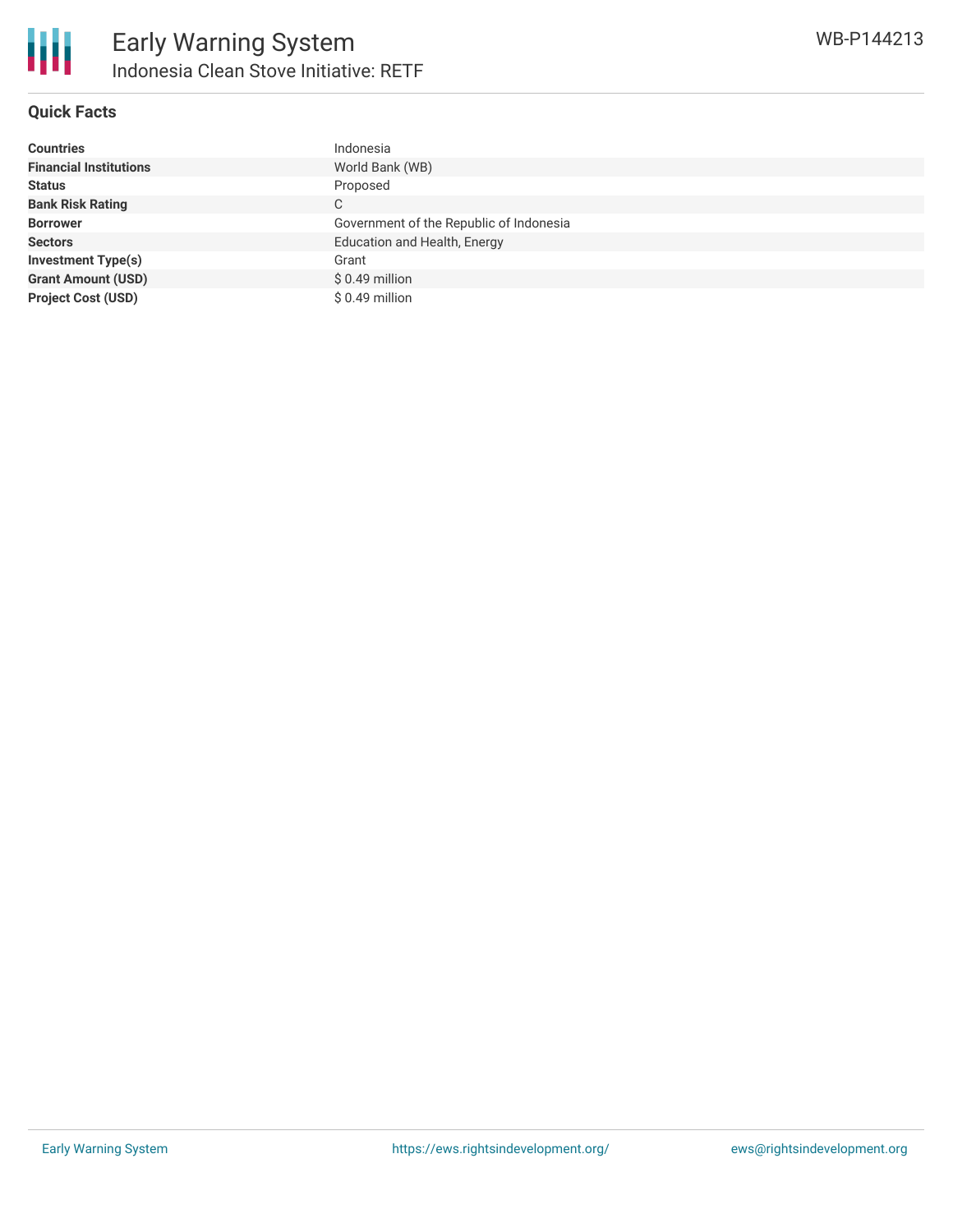

# **Project Description**

According to the bank document, the project aims "to support the implementation of the Indonesia Clean Stove Initiative Program that aims to scale up access to clean and efficient stoves in Indonesia".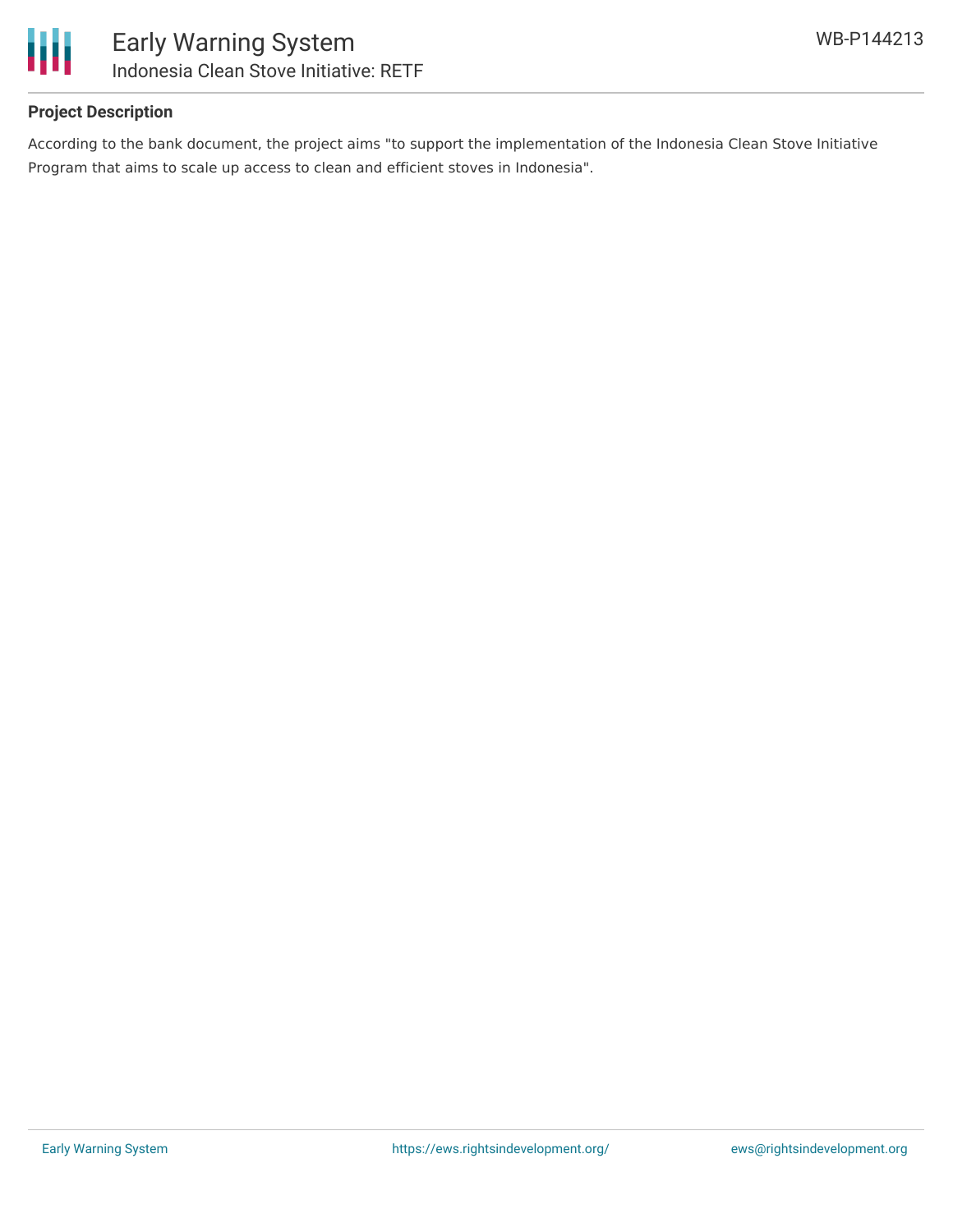# **Investment Description**

World Bank (WB)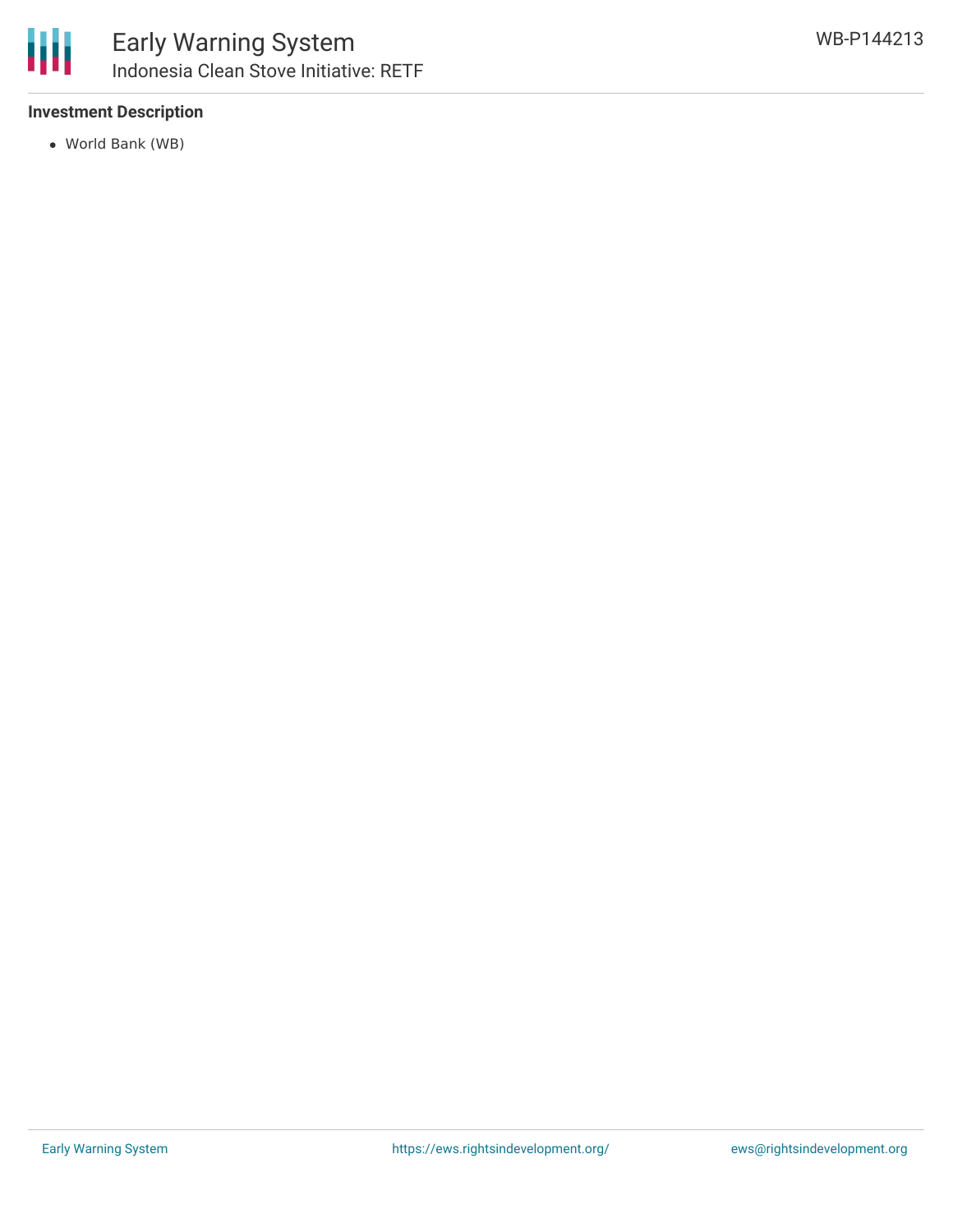

### **Contact Information**

#### **Team**

**Leader:** Yabei Zhang, Laurent Durix

\*There is no information being disclosed at this stage of the project\*

#### ACCESS TO INFORMATION

To submit an information request for project information, you will have to create an account to access the Access to Information request form. You can learn more about this process at: https://www.worldbank.org/en/access-toinformation/request-submission

#### ACCOUNTABILITY MECHANISM OF THE WORLD BANK

The World Bank Inspection Panel is the independent complaint mechanism and fact-finding body for people who believe they are likely to be, or have been, adversely affected by a World Bank-financed project. If you submit a complaint to the Inspection Panel, they may investigate to assess whether the World Bank is following its own policies and procedures for preventing harm to people or the environment. You can contact the Inspection Panel or submit a complaint by emailing ipanel@worldbank.org. Information on how to file a complaint and a complaint request form are available at: https://www.inspectionpanel.org/how-tofile-complaint